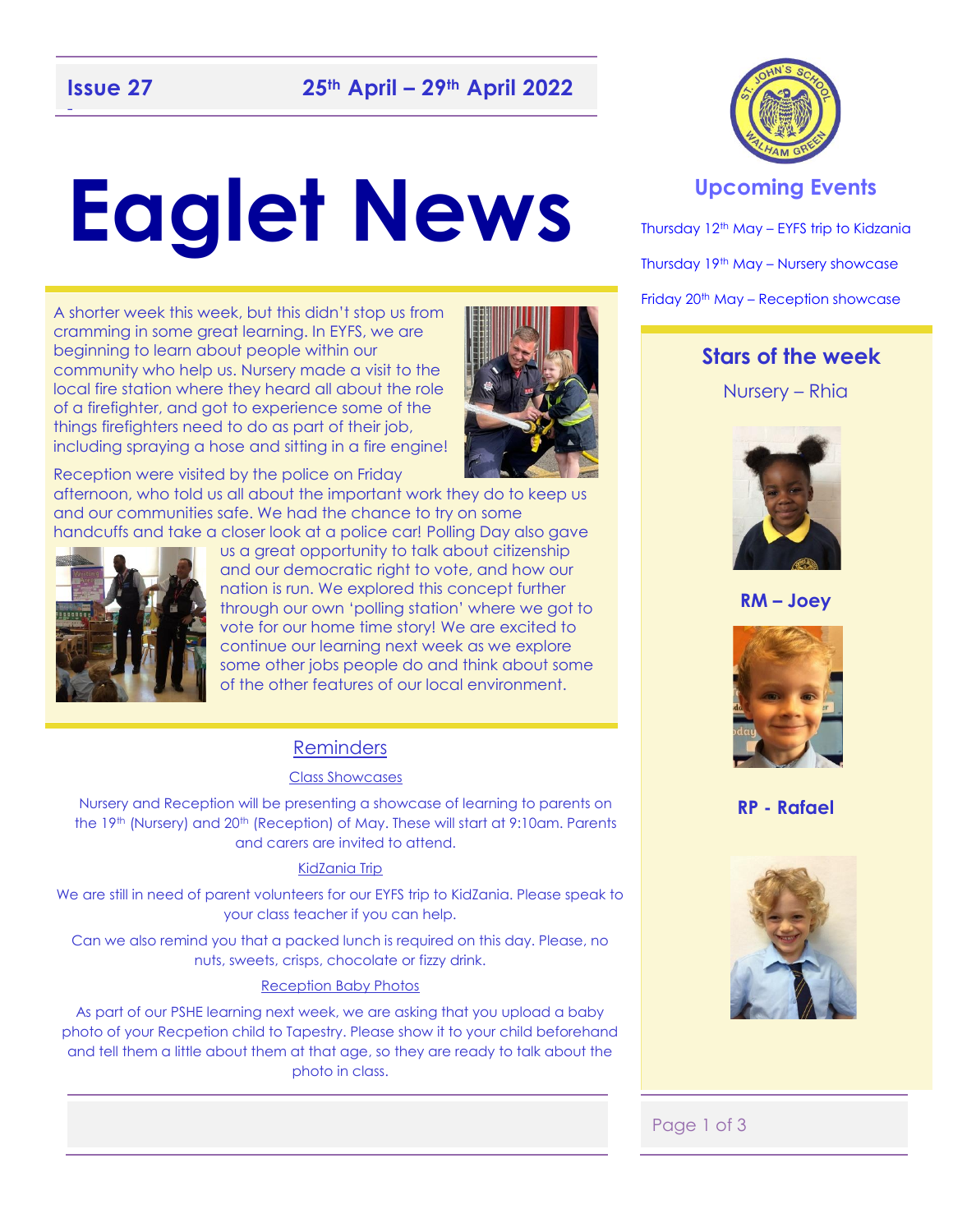## **Reception**

## **Our learning**

**This week in pictures**



#### *The warmer weather means we're able to use our outdoor space in different ways.*

#### **Next week**

Personal, Social and Emotional Development

As part of Mental Health Week we will talking about worries, and what we can do to help worries go away.

Communication, Language and Literacy

We will be writing labels and descriptions for our junk modelling creations. **Mathematics** 

We will be learning about money and how we create values from different combinations of coins.

#### **Understanding of the World**

**We will be learning about how our school has changed through time, helping to develop our sense of chronology, past, present and future.** 

#### **Expressive Art and Design**

**We will continue to use junk modelling to create buildings that replicate our own homes.** 

#### **Religious Education**

**We will be learning about the Christian account of creation and thinking about why our world is precious.** 







#### Page 2 of 3